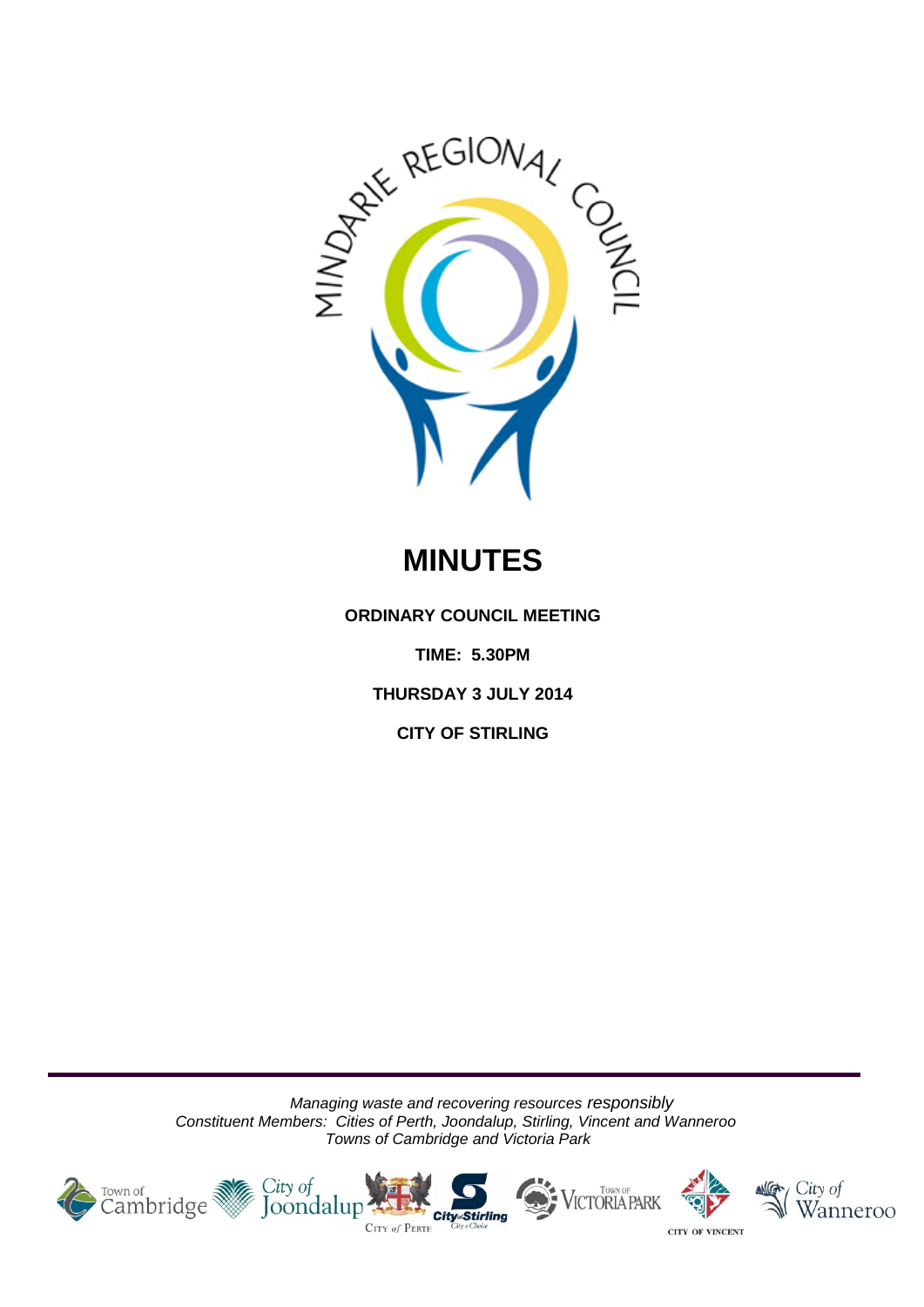# **CONTENTS**

| 1  |                                                                                                                                                                      |  |
|----|----------------------------------------------------------------------------------------------------------------------------------------------------------------------|--|
| 2  |                                                                                                                                                                      |  |
| 3  |                                                                                                                                                                      |  |
| 4  |                                                                                                                                                                      |  |
| 5  |                                                                                                                                                                      |  |
| 6  |                                                                                                                                                                      |  |
| 7  |                                                                                                                                                                      |  |
| 8  |                                                                                                                                                                      |  |
| 9  |                                                                                                                                                                      |  |
| 10 |                                                                                                                                                                      |  |
|    |                                                                                                                                                                      |  |
|    |                                                                                                                                                                      |  |
| 11 |                                                                                                                                                                      |  |
|    | 11.1 Financial Statements for the periods ended 31 March 2014 and 30 April 2014  6                                                                                   |  |
|    | 11.2 List of Payments made for the months ended 31 March 2014 and 30 April 2014  8                                                                                   |  |
|    | 11.3 CEO Performance Review Committee - Engagement of Consultant to assist in the                                                                                    |  |
|    | 11.4 Member Council Management of Residues from Recycling Processes  12                                                                                              |  |
| 12 |                                                                                                                                                                      |  |
| 13 |                                                                                                                                                                      |  |
| 14 |                                                                                                                                                                      |  |
| 15 | QUESTIONS BY MEMBERS OF WHICH DUE NOTICE HAS BEEN GIVEN  15                                                                                                          |  |
| 16 | MATTERS FOR WHICH THE MEETING MAY BE CLOSED TO THE PUBLIC 15                                                                                                         |  |
|    | 16.1 Tender for Development of a Conceptual Site Model and the provision of Consulting<br>Services to assist with the Management of Groundwater and Landfill Gas  16 |  |
| 17 |                                                                                                                                                                      |  |
| 18 |                                                                                                                                                                      |  |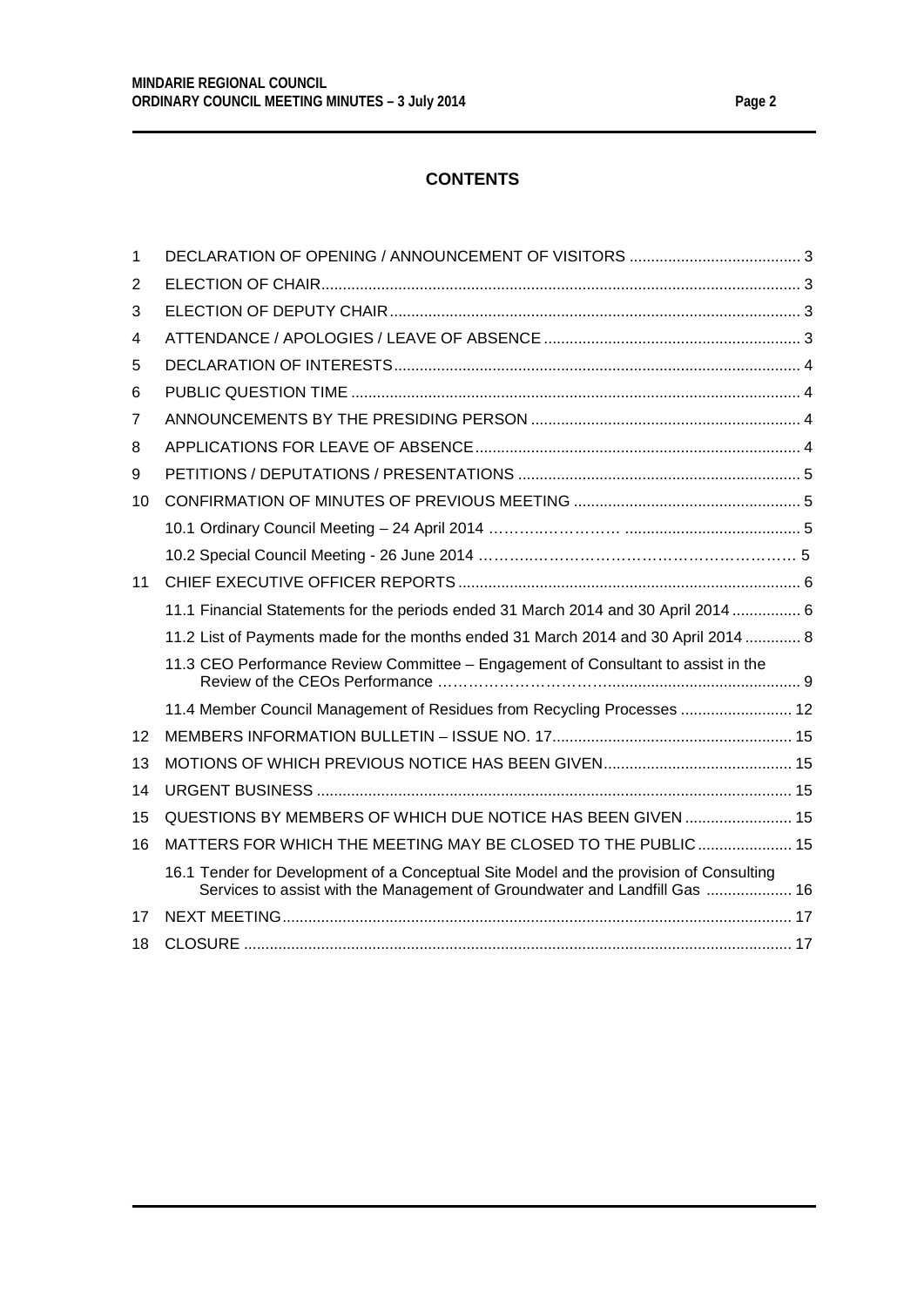*Prior to taking their seats for the meeting each member elected by the Member Councils, made the required Declaration of Elected Member for the position of Councillor of the Mindarie Regional Council in accordance* with the Transitional Provisions of the *Local Government Act 1995* (Schedule 9.3) using *s.702 of the Local Government Act 1960 (repealed).*

#### <span id="page-2-0"></span>**1 DECLARATION OF OPENING / ANNOUNCEMENT OF VISITORS**

*The CEO declared the meeting open at 5.32pm.*

# <span id="page-2-1"></span>**2 ELECTION OF CHAIR**

The CEO advised Council that he had received a nomination from Cr Hollywood nominating Cr Fishwick for the Chairman's role. The nomination form contained Cr Fishwick's signature. The CEO asked if there were any further nominations. No further nominations were received.

Cr Fishwick was declared elected as Chairman unopposed and resumed the role of Chairman of the meeting.

*Cr Re arrived at 5.35pm*

The Chairman halted the meetings proceedings to allow Cr Re to make the required Declaration. On completion of the Declaration the proceedings were recommenced.

#### <span id="page-2-2"></span>**3 ELECTION OF DEPUTY CHAIR**

The Chairman advised Council that three nominations for the Deputy Chairman position were received from Cr Stewart, Cr Driver and Cr Re (nominated by Cr Davidson). Cr Re confirmed acceptance of the nomination. The Chairman asked if there were any further nominations. No further nominations were received.

In accordance with the Transitional Provisions of the *Local Government Act 1995* (Schedule 9.3) an election was conducted using the relevant clauses of the *Local Government Act 1960* (*repealed*). Once the votes were counted the Chairman advised the Council that Cr Stewart received the required amount of votes and declared Cr Stewart elected as the Deputy Chairman.

#### <span id="page-2-3"></span>**4 ATTENDANCE / APOLOGIES / LEAVE OF ABSENCE**

#### **Councillor Attendance**

Cr R Fishwick JP (Chairman) City of Joondalup<br>Cr B Stewart (Deputy Chairman) City of Stirling Cr B Stewart (Deputy Chairman) Cr J Bissett **Town of Victoria Park**<br>Cr D Boothman **Cr D City of Stirling** Cr J Davidson OAM JP<br>Cr R Driver Cr K Hollywood City of Joondalup<br>
Cr D Newton JP City of Wanneroo Cr S Proud<br>
Cr E Re JP (arrived at 5.35pm) City of Stirling<br>
City of Stirling Cr E Re JP (arrived at 5.35pm) Cr S Withers Town of Cambridge

City of Stirling<br>City of Perth City of Wanneroo City of Wanneroo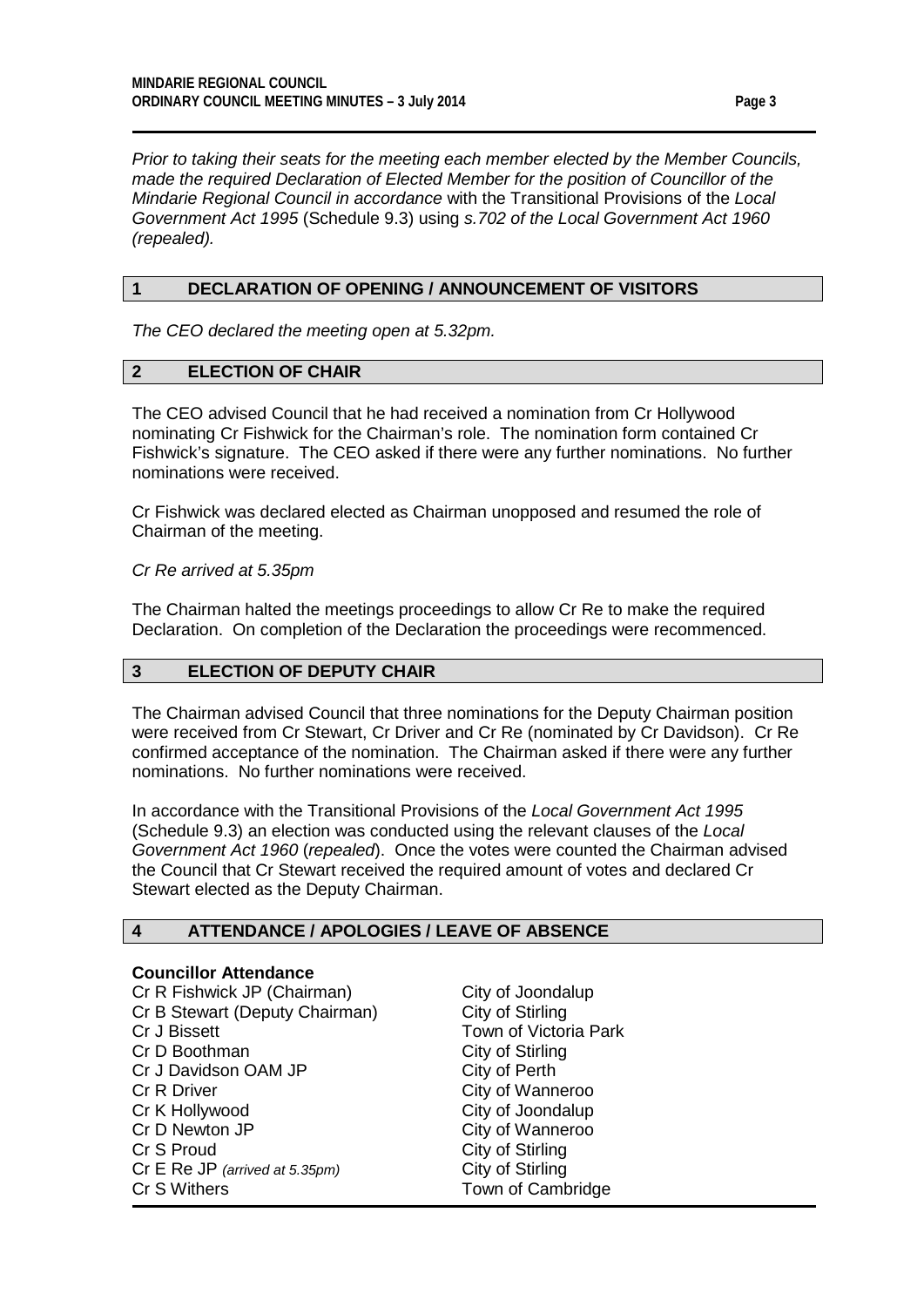# **Apologies**

City of Vincent

# **MRC Officers**

Mr B Callander (Chief Executive Officer) Mr G Hoppe (Director Corporate Services) Ms L Nyssen (Executive Support)

# **Member Council Observers**

Mr A Murphy (City of Joondalup) Mr C Pavitt (City of Wanneroo) Mr D Forster (City of Perth) Mr G Eves (City of Stirling) Mr W Bow (Town of Victoria Park) Cr Mike Norman (City of Joondalup)

# **Visitors**

Nil

#### **Members of the Public** Nil

#### **Press**

Nil

# <span id="page-3-0"></span>**5 DECLARATION OF INTERESTS**

Nil

# <span id="page-3-1"></span>**6 PUBLIC QUESTION TIME**

Nil

# <span id="page-3-2"></span>**7 ANNOUNCEMENTS BY THE PRESIDING PERSON**

The Chairman thanked Cr Bissett for his role as Deputy Chairman over the past two years.

The Chairman acknowledged Mr Geoff Eves, Director Infrastructure of the City of Stirling resignation and thanked him for the support he had provided to the Mindarie Regional Council during his term at the City of Stirling and wished him well in his future endeavours.

# <span id="page-3-3"></span>**8 APPLICATIONS FOR LEAVE OF ABSENCE**

- Cr Boothman from the 1<sup>st</sup> August 2014 to the  $28<sup>th</sup>$  August 2014.
- Cr Davidson from the  $29<sup>th</sup>$  August 2014 to the  $4<sup>th</sup>$  October 2014.
- Cr Fishwick from the  $6<sup>th</sup>$  August 2014 to the 23<sup>rd</sup> September 2014.
- Cr Withers from the 1<sup>st</sup> September 2014 to the 11<sup>th</sup> September 2014.

*Cr Bissett moved, Cr Hollywood seconded*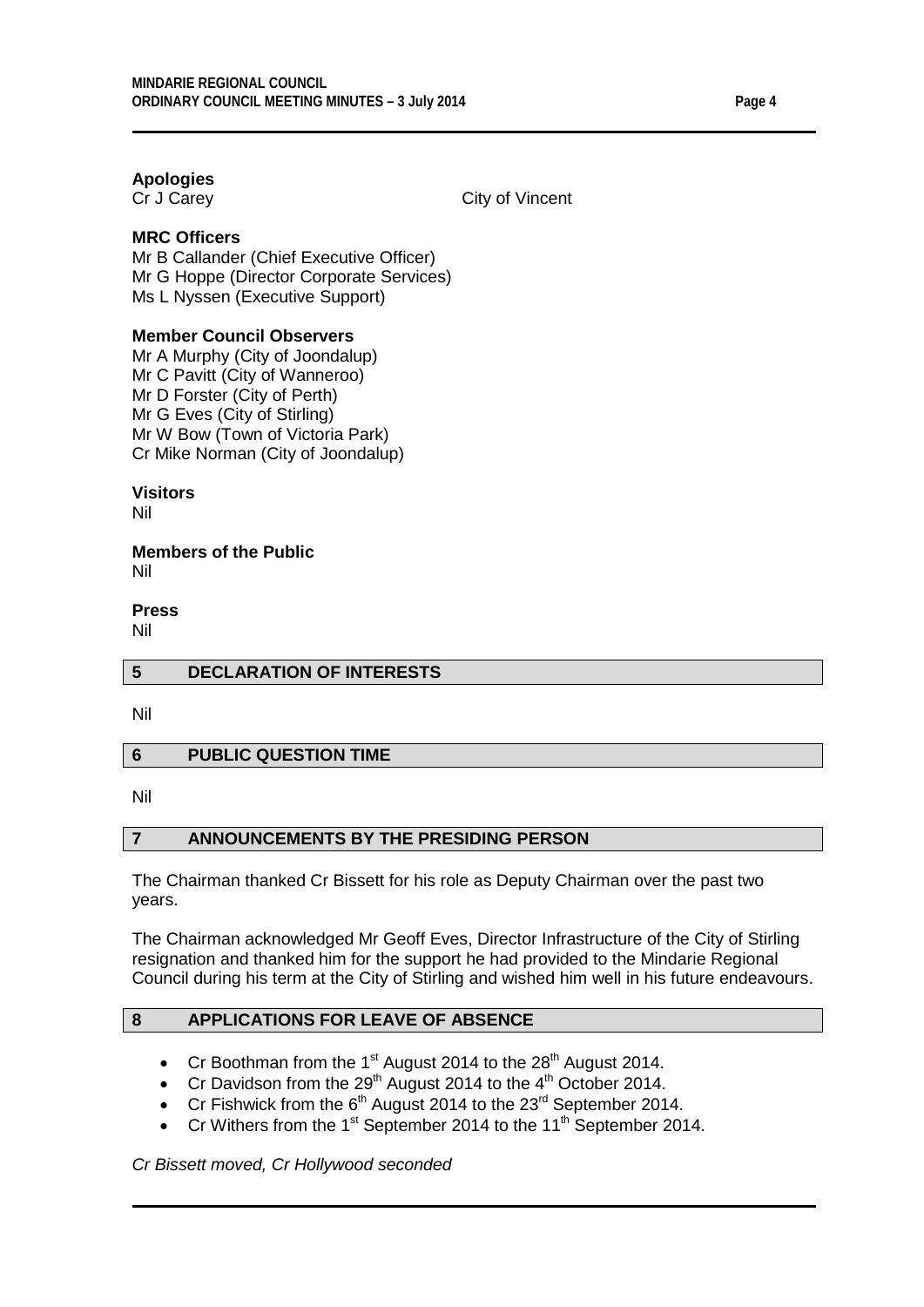#### <span id="page-4-0"></span>**9 PETITIONS / DEPUTATIONS / PRESENTATIONS**

Nil

# <span id="page-4-1"></span>**10 CONFIRMATION OF MINUTES OF PREVIOUS MEETING**

# <span id="page-4-2"></span>**10.1 ORDINARY COUNCIL MEETING – 24 APRIL 2014**

The Minutes of the Ordinary Council Meeting held on 24 April 2014 have been circulated to members of the Council.

# **RESPONSIBLE OFFICER RECOMMENDATION**

**That the Minutes of the Ordinary Council Meeting of Council held on 24 April 2014 be confirmed as a true record of the proceedings.**

**RESOLVED Cr Newton moved, Cr Boothman seconded That the recommendation be adopted.**

*CARRIED UNANIMOUSLY (11/0)*

# **10.2 SPECIAL COUNCIL MEETING – 26 JUNE 2014**

The Minutes of the Special Council Meeting held on 26 June 2014 have been circulated to members of the Council.

# **RESPONSIBLE OFFICER RECOMMENDATION**

**That the Minutes of the Special Council Meeting of Council held on 26 June 2014 be confirmed as a true record of the proceedings.**

**RESOLVED Cr Newton moved, Cr Boothman seconded That the recommendation be adopted.**

*CARRIED UNANIMOUSLY (11/0)*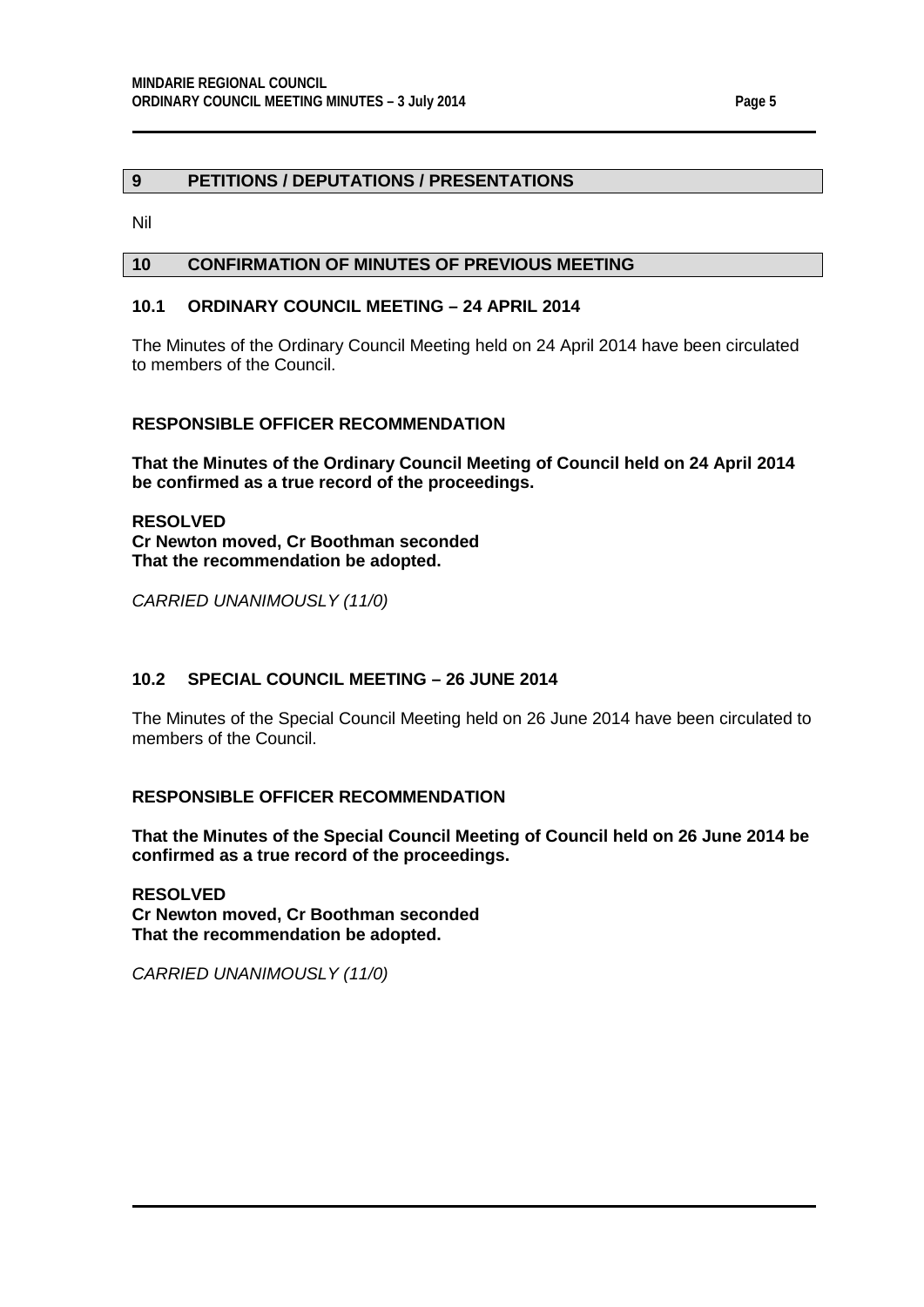#### <span id="page-5-0"></span>**11 CHIEF EXECUTIVE OFFICER REPORTS**

<span id="page-5-1"></span>

| 11.1                        | <b>FINANCIAL STATEMENTS FOR THE PERIODS ENDED</b><br>31 MARCH 2014 AND 30 APRIL 2014 |
|-----------------------------|--------------------------------------------------------------------------------------|
| <b>File No:</b>             | <b>FIN/5-04</b>                                                                      |
| Appendix(s):                | <b>Appendix No. 1</b><br><b>Appendix No. 2</b><br>Appendix No. 3                     |
| Date:                       | <b>12 June 2014</b>                                                                  |
| <b>Responsible Officer:</b> | <b>Director Corporate Services</b>                                                   |

#### **SUMMARY**

The purpose of this report is to provide financial reporting in line with statutory requirements which provides useful information to stakeholders of the Council.

#### **BACKGROUND**

Reporting requirements are defined by Financial Management Regulations 34 of the Local Government (Financial Management) Regulations 1996.

The financial statements presented for each month consist of:

- Operating Statement by Nature Combined
- Operating Statement by Nature RRF Only
- Operating Statement by Function
- Statement of Financial Activity
- Statement of Reserves
- Statement of Financial Position
- Statement of Investing Activities
- Information on Borrowings
- Tonnage Report

#### **DETAIL**

The Financial Statements attached are for the months ended 31 March 2014 and 30 April 2014 and are attached at **Appendix No. 1 and 2** to this Item. The Tonnage Report for the 10 months to 30 April 2014 is attached at **Appendix No. 3.**

The complete suite of Financial Statements which includes the Operating Statements, Statement of Financial Position, Statement of Financial Activity and other related information are reported on a monthly basis.

The estimates for Provisions for Amortisation of Cell Development, Capping and Post Closure expenditure are based on the estimated rates per tonne calculated with reference to estimated excavation cost of various stages of the landfill and the life of the landfill. An adjustment is made (if necessary) at the end of the year based on actual tonnages on a survey carried out to assess the "air space" remaining and other relevant information.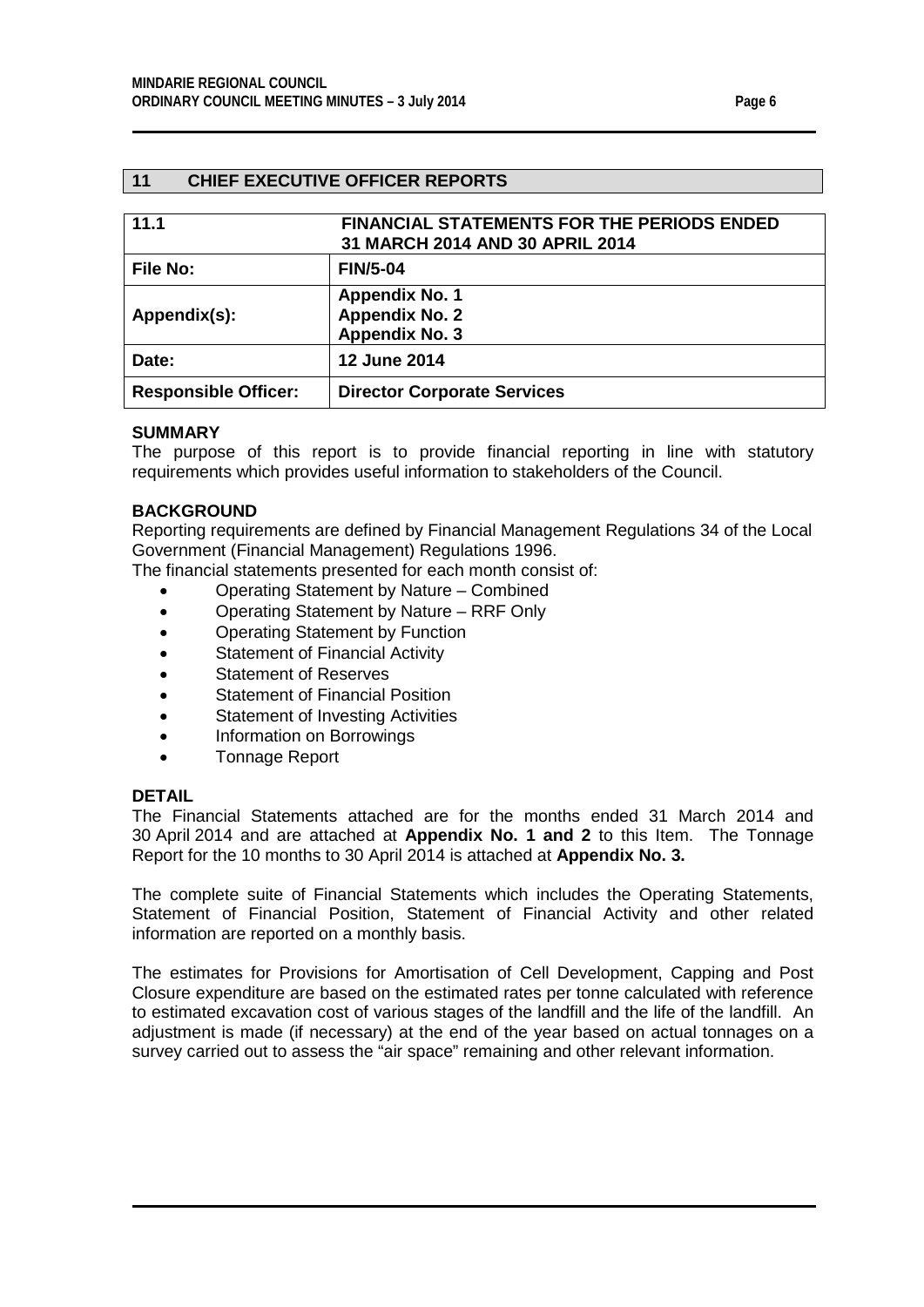|                          | <b>Actual</b> | <b>Budget</b> | <b>Variance</b> |
|--------------------------|---------------|---------------|-----------------|
|                          | t             |               |                 |
| Tonnes – Members         | 297,086       | 303,392       | (6,306)         |
| Tonnes - Others          | 26,961        | 29,461        | (2,500)         |
| <b>TOTAL TONNES</b>      | 324,047       | 332,853       | (8,806)         |
|                          |               |               |                 |
|                          | \$            | \$            | \$              |
| Revenue – Members        | 35,699,005    | 37,370,818    | (1,671,813)     |
| Revenue - Other          | 7,648,005     | 8,295,257     | (647, 252)      |
| <b>TOTAL REVENUE</b>     | 43,347,010    | 45,666,075    | (2,319,065)     |
| Expenses                 | 38,288,772    | 39,827,801    | 1,539,029       |
| Profit on sale of assets | 48,884        |               | 48,884          |
| Loss on sale of assets   | 7,000         |               | (7,000)         |
| <b>NET SURPLUS</b>       | 5,100,122     | 5,838,274     | (738, 152)      |

# Summary of results for the year to 30 April 2014

#### **Commentary**

Member tonnes for the 10 months to April 2014 are 6,306t lower than budgeted, primarily as a result of changes to the phasings of the budgeted tonnes arising from the half year budget review process.

Non-member tonnes continue to lag behind the budget, primarily as a result of the lower than budgeted commercial tonnes. Commercial entities are always looking for more cost effective options. The MRC has held the underlying non-members' gate fee unchanged for the past two years in an attempt to stay competitive and is proposing to continue to do so in the 2014/15 budget.

Member revenue is below budget primarily as a result of the reduction in the members' gate fee from \$149/t to \$120/t in October 2013.

Expenses are also significantly below budget primarily as a result of reduced employee costs (\$321k), reduced consultant and contract labour expenditure (\$208K), reduced landfill expenses (\$523k), reduced RRF costs (\$187k) and reduced borrowing costs (\$140k).

#### **VOTING REQUIREMENT**

Simple Majority

#### **RESPONSIBLE OFFICER RECOMMENDATION**

**That the Financial Statements set out in Appendix No. 1 and 2 for the months ended 31 March 2014 and 30 April 2014, respectively, be received.**

**RESOLVED Cr Hollywood moved, Cr Stewart seconded That the recommendation be adopted.**

*CARRIED UNANIMOUSLY (11/0)*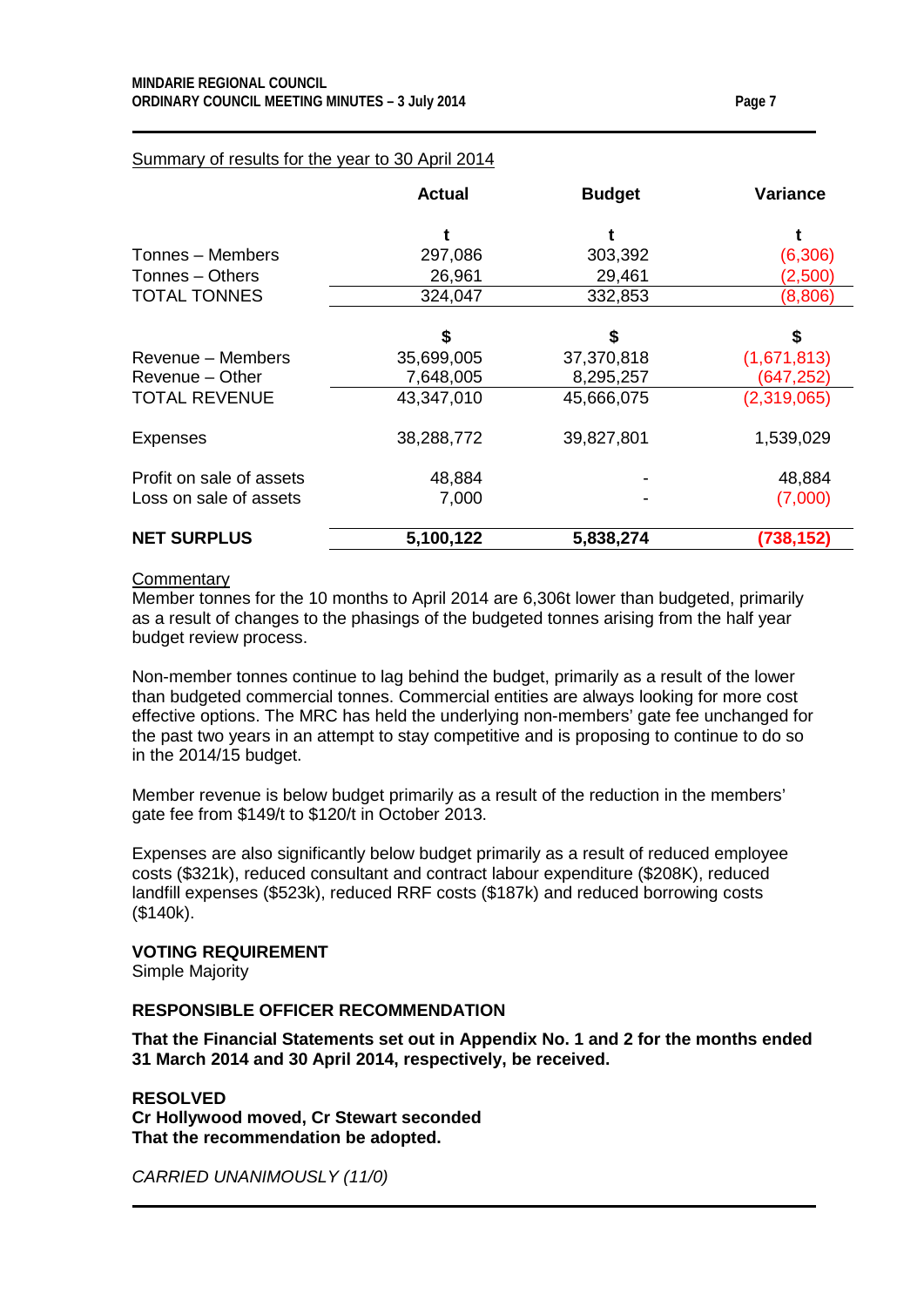<span id="page-7-0"></span>

| 11.2                        | LIST OF PAYMENTS MADE FOR THE MONTHS ENDED<br>31 MARCH 2014 AND 30 APRIL 2014 |
|-----------------------------|-------------------------------------------------------------------------------|
| <b>File No:</b>             | <b>FIN/5-04</b>                                                               |
| Appendix(s):                | <b>Appendix No. 4</b><br>Appendix No. 5                                       |
| Date:                       | <b>12 June 2014</b>                                                           |
| <b>Responsible Officer:</b> | <b>Director Corporate Services</b>                                            |

#### **SUMMARY**

The purpose of this report is to provide details of payments made during the periods identified. This is in line with the requirement under the delegated authority to the Chief Executive Officer (CEO), that a list of payments made from the Municipal Fund since the last Ordinary Council meeting be presented to Council.

#### **COMMENT**

The lists of payments for the months ended 31 March 2014 and 30 April 2014 are at **Appendix 4 and 5** to this Item and are presented to Council for noting. Payments have been made in accordance with the delegated authority to the CEO which allows payments to be made between meetings. At the Ordinary Council Meeting held on 5 September 2013, the Council delegated to the CEO the exercise of its power to make payments from the Municipal Fund. In order to satisfy the requirements of Clause 13(2) of the Local Government (Financial Management) Regulations, a list of payments made must be submitted to the next Council meeting following such payments.

It should be noted that generally all payments are GST inclusive and the Mindarie Regional Council is able to claim this tax as an input credit when GST remittances are made each month to the Australian Tax Office.

| <b>Months Ended</b> | <b>Account</b>           | <b>Vouchers</b>         | <b>Amount</b>  |
|---------------------|--------------------------|-------------------------|----------------|
|                     |                          | Cheques                 | \$166,909.09   |
| 31 March 2014       | <b>General Municipal</b> | <b>EFT</b>              | \$2,965,350.08 |
|                     |                          | DP                      | \$203,828.10   |
|                     |                          | Inter account transfers | \$1,300,000.00 |
|                     |                          | <b>Total</b>            | \$4,636,087.27 |
|                     |                          | Cheques                 | \$112,202.55   |
| 30 April 2014       | <b>General Municipal</b> | <b>EFT</b>              | \$5,160,260.75 |
|                     |                          | DP                      | \$291,961.29   |
|                     |                          | Inter account transfers | \$1,500,000.00 |
|                     |                          | Total                   | \$7,064,424.59 |

# **VOTING REQUIREMENT**

Simple Majority

# **RESPONSIBLE OFFICER RECOMMENDATION**

**That the list of payments made under delegated authority to the Chief Executive Officer, for the months ended 31 March 2014 and 30 April 2014 be noted.**

**RESOLVED Cr Boothman moved, Cr Stewart seconded That the recommendation be adopted.** *CARRIED UNANIMOUSLY (11/0)*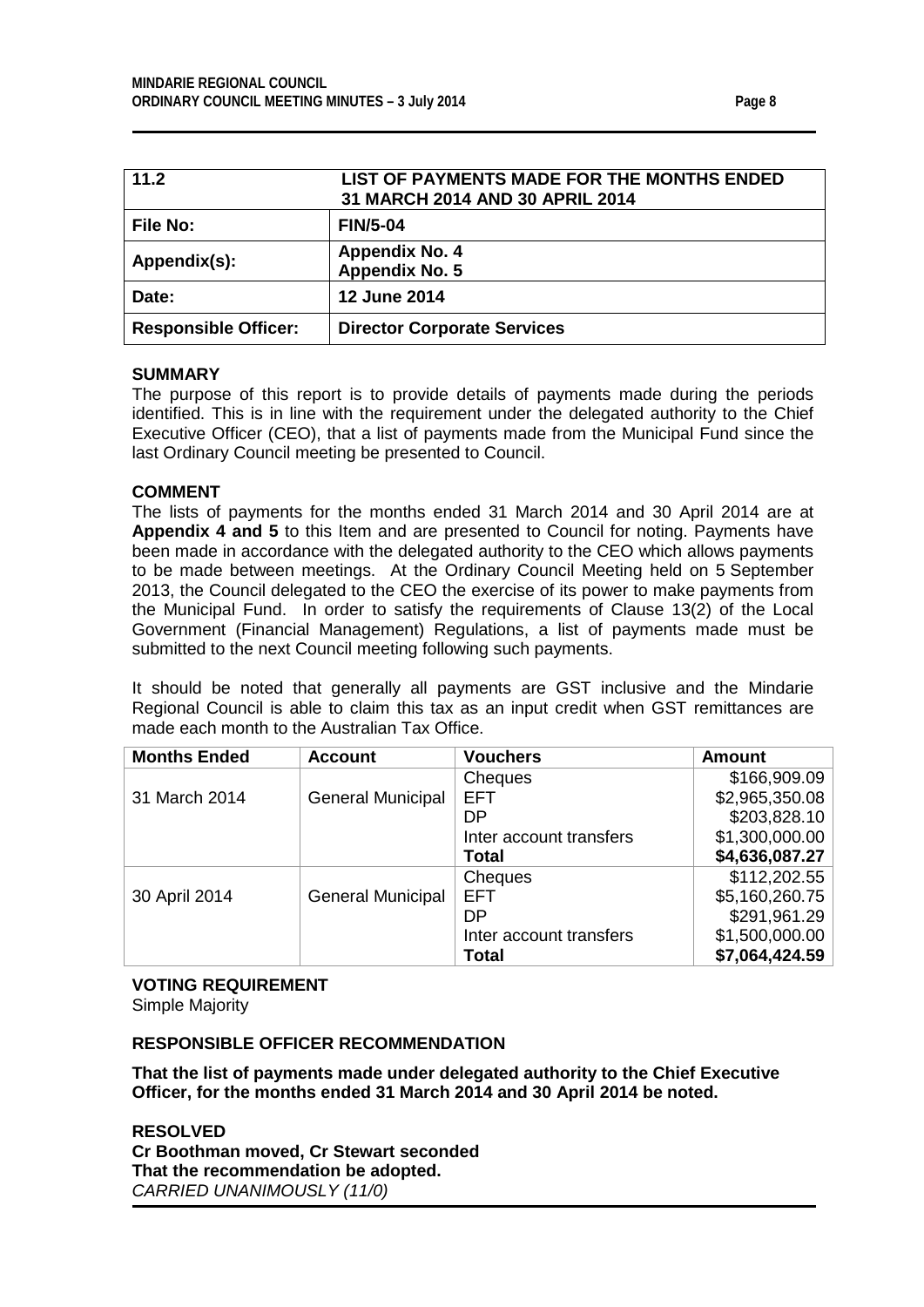<span id="page-8-1"></span><span id="page-8-0"></span>

| 11.3                        | <b>CEO PERFORMANCE REVIEW COMMITTEE -</b><br><b>ENGAGEMENT OF CONSULTANT TO ASSIST IN THE</b><br><b>REVIEW OF THE CEOS PERFORMANCE</b> |  |  |
|-----------------------------|----------------------------------------------------------------------------------------------------------------------------------------|--|--|
| <b>File No:</b>             | <b>PER/79</b>                                                                                                                          |  |  |
| Appendix(s):                | Nil                                                                                                                                    |  |  |
| Date:                       | 19 May 2014                                                                                                                            |  |  |
| <b>Responsible Officer:</b> | <b>HR OFFICER</b>                                                                                                                      |  |  |

#### **SUMMARY**

Report seeks approval to appoint a Consultant to assist the CEO Performance Review Committee in reviewing the CEO performance and remuneration as per current contract.

#### **BACKGROUND**

The current Chief Executive Officer, Brian Callander was appointed on 16 January 2012 for a (3) three year period. At the Ordinary Council Meeting 20 February 2014 the Council approved to extend the contract for a further 5 years from January 2015 to January 2020. The contract of employment requires Council to review the CEO's performance (clause 3.3) and remuneration (clause 5.5) annually.

At the Ordinary Council Meeting 20 June 2013 John Phillips from WALGA was appointed to assist the CEO Performance Review Committee conduct the annual review, which resulted in the following resolution of Council at its meeting on 5 September 2013:

*"That Council:*

- *A. Approve the CEO's Performance Review Committee's recommendations as follows:*
	- *1. Endorse the 2013 Performance Review Report for the CEO as contained in Attachment 1;*
	- *2. Endorse the overall rating of "Meets performance criteria and associated performance indicators at a highly satisfactory level";*
	- *3. Endorse the Key Result Areas and Objectives for 2013/2014 as follows:*
		- *a. Develop key actions that will increase the rate of recycling, mitigate against market risk and reduce ongoing costs.*
		- *b. Liaise with the Waste Authority and Regional Councils in providing a coordinated State waste management process to enable efficiencies in processing, and higher recycling rates.*
		- *c. Develop a Strategic Waste Management Plan in conjunction with member Councils and in accordance with the requirements of the Waste Authority;*
		- *d. In accordance with the Strategic Community Plan 2013/14 – 2033/34, and in conjunction with member Councils investigate solutions for:*
			- *i. a new landfill site suitable for the development for a class 2 landfill; and,*
			- *ii. a sorting shed designed to increase the amount of waste recycled and reused.*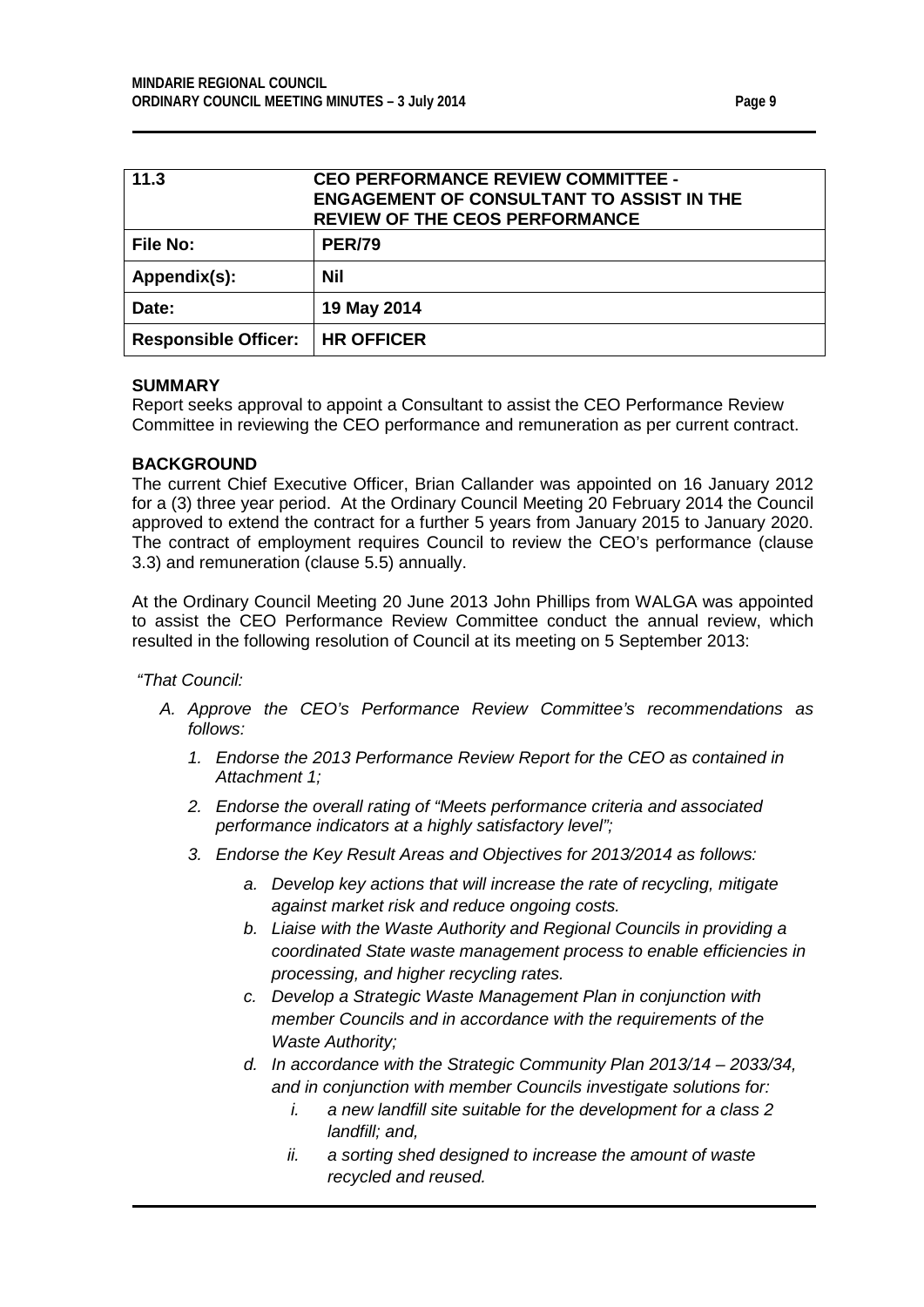- *e. Develop Business Plans for 3.d.i and 3.d.ii (above) for consideration of Council.*
- *4. Approve an increase to the CEO's remuneration package from \$XXXXXX to \$XXXXXX per annum, effective from the first pay period in July 2013.* \*CEO's remuneration value removed as it is negotiated under contract.

#### **DETAIL**

On 18 March 2014 request for quotation letters were sent out to four Specialist Human Resource Consultants seeking quotation for services to assist Council's CEO Performance Review Committee conduct the annual review of the CEO's performance and remuneration. At the time of closing the request for quotation on 4 April 2014 two quotes were received. The following table details the consultants that responded to the request and the price that was quoted:

| No. | <b>Consultant Name</b>       | Price (\$) |
|-----|------------------------------|------------|
|     | <b>WALGA - John Phillips</b> | 3,000      |
|     | <b>Portland Broome</b>       | 18,800     |

The CEO Performance Review Committee received the quotations by email on 16 April 2014 where they were presented for discussion and comment. The committee agreed to recommend to Council the appointment of John Phillips from WALGA to perform the CEO Performance Review.

#### **CONSULTATION**

NIL

#### **STATUTORY ENVIRONMENT** NIL

**POLICY IMPLICATIONS** NIL

#### **FINANCIAL IMPLICATIONS**

The costs of engaging the consultant recommended by the Committee of \$3,000 is included in the 2014/15 Budget - Consultants - GL 5110.

# **STRATEGIC IMPLICATIONS**

NIL

#### **COMMENT**

Submissions from consultants detailed the scope and process of work required to complete the CEO review. Submission two (2) provides work of greater depth outside the scope of work requested, reflected in the cost being \$15k higher. Submission one (1) John Phillips for WALGA meets the required scope of work at a reasonable cost to council.

**VOTING REQUIREMENT** Simple Majority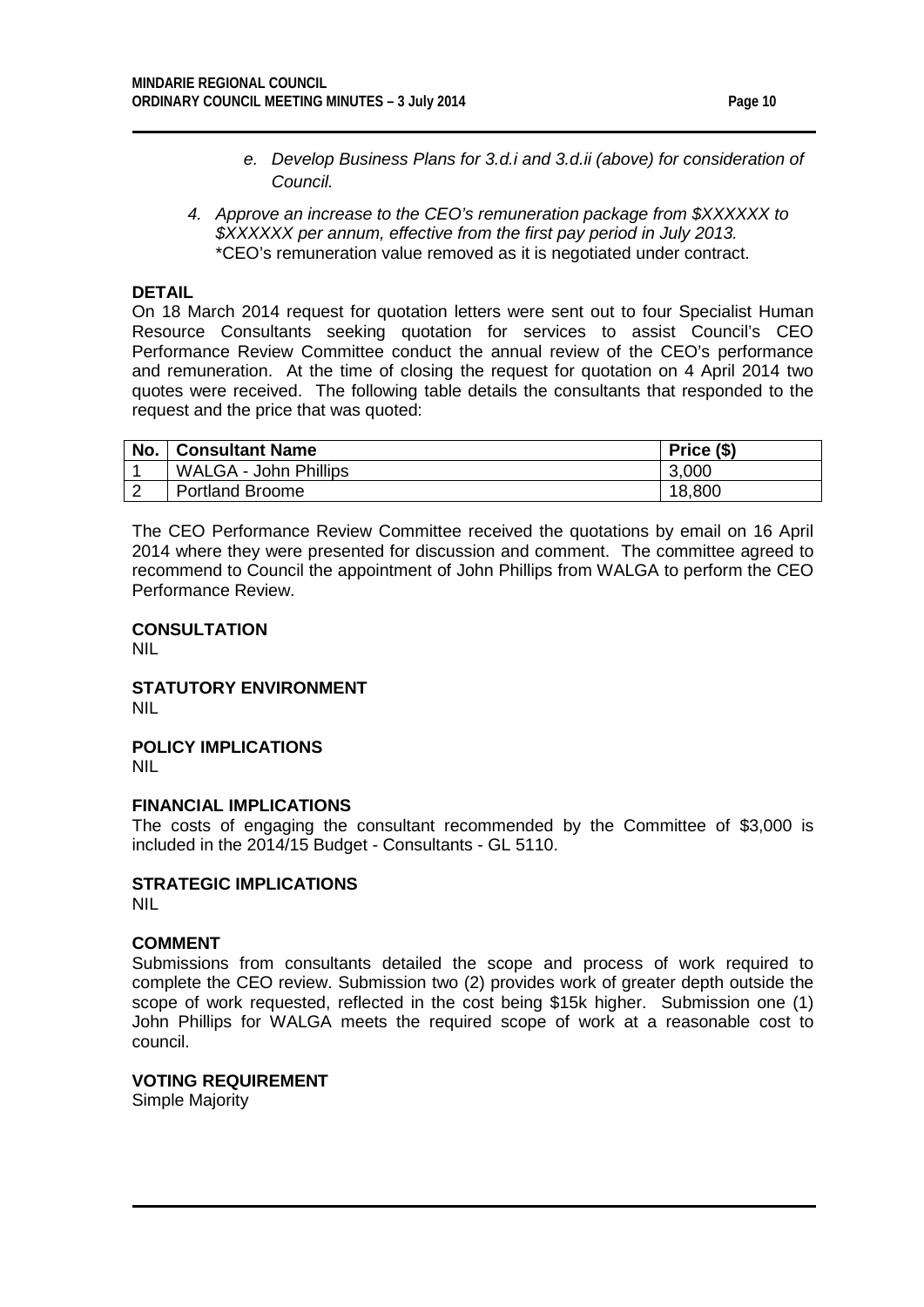# **RESPONSIBLE OFFICER RECOMMENDATION**

That Council appoint John Phillips from WALGA to assist the CEO Performance Review Committee in reviewing the performance and remuneration of the Chief Executive Officer.

#### **Cr Fishwick moved the following Alternative Motion**

**The Council appoints John Philips to assist the CEO Performance Review Committee in reviewing the Performance and remuneration of the Chief Executive Officer.**

#### **Cr Hollywood seconded**

*CARRIED UNANIMOUSLY (11/0)*

# **REASON FOR THE ALTERNATIVE MOTION**

Cr Fishwick advised that Mr Phillips recently resigned from WALGA to operate his own HR consultancy. Mr Phillips has advised that he will undertake the work at the same cost of \$3,000 as quoted when he was engaged by WALGA.

The Alternate Motion only removes "WALGA" from the Administration's recommendation due to Mr Phillips leaving that organisation. Mr Phillips has a proven track record of undertaking CEO reviews for many local governments and has been engaged by the MRC for the previous few years.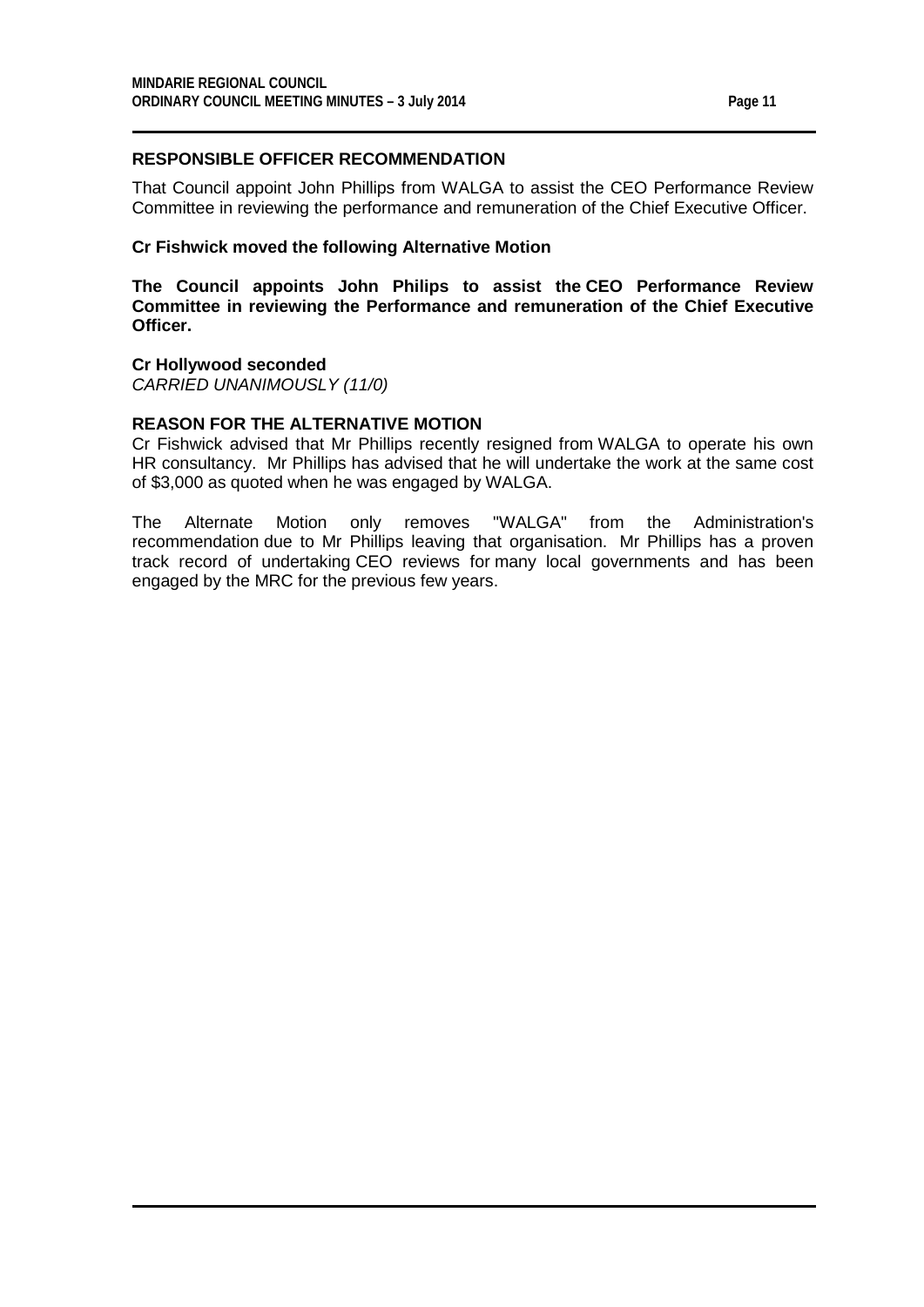| ıп<br>١F<br>-4<br>п |  |
|---------------------|--|
|                     |  |

<span id="page-11-0"></span>

| 11.4                        | <b>MEMBER COUNCIL MANAGEMENT OF RESIDUES FROM</b><br><b>RECYCLING PROCESSES</b> |
|-----------------------------|---------------------------------------------------------------------------------|
| <b>File No:</b>             | <b>WST/101-02</b>                                                               |
| Appendix(s):                | Nil                                                                             |
| Date:                       | 13 June 2014                                                                    |
| <b>Responsible Officer:</b> | <b>Chief Executive Officer</b>                                                  |

#### **SUMMARY**

The report seeks Council's consideration of providing an exemption for member councils from returning residues from their recycling activities to Tamala Park.

#### **BACKGROUND**

The City of Wanneroo currently own and operate a Municipal Recycling Facility and have recently sought an expression of interest from interested parties to manage the facility or manage the waste that is sent to the facility offering the ability to have the residues from any recycling processes disposed of in the most appropriate environmental and/or cost effective manner.

The current Constitution permits member councils' to retain waste that it recycles stating the following:

*"…'waste' means house and trade rubbish and refuse and other waste matters but does not include liquid wastes or any wastes composed substantially of liquid and does not include any waste retained by a constituent municipality for the purpose of recycling."*

*Emphasis added to indicate a variation to the definition of the Constitution as contained in a Deed of Variation of Constitution in 1996.*

The waste definition makes no reference to how the residues from the recycling process are to be managed. Legal advice was sought by the Mindarie Regional Council (MRC), which indicated that the residues from recycling processes should be returned to Tamala Park unless an exemption is provided under clause 4.A.2 of the MRC Constitution.

#### **DETAIL**

The matter was placed on the agenda of the Strategic Working Group (SWG) where the Town of Cambridge's Director Technical Services, Chris Colyer, indicated that the residues from recycling processes was discussed during the development of the new Draft Establishment Agreement (currently on hold as a result of the Local Government reform). On review of the Draft Agreement it is apparent that the revised definition of waste does address this issue as follows:

#### *""Participant's waste" means waste which is:*

- *(a) collected or received by a Participant from the Region; or*
- *(b) generated by the operations of a Participant,*

#### *\*but excludes:*

- *(i) waste which is solely or predominantly comprised of liquid;*
- *(ii) sewage; or*
- *(iii) waste which is:*
	- *(A) placed, for collection by the Participant, in a receptacle*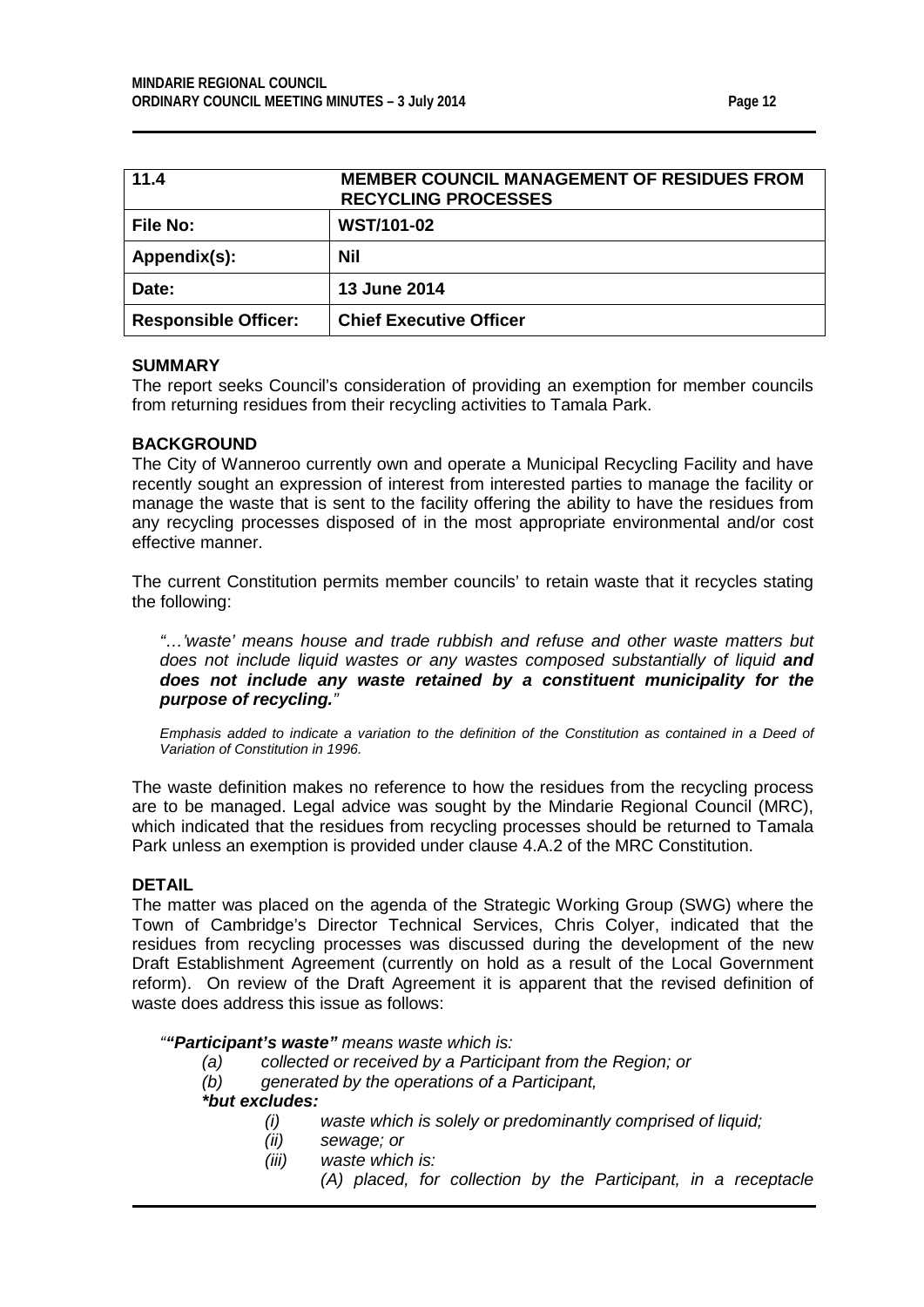*intended for the deposit of glass, plastics, metals, paper or cardboard, separate from other waste; and*

- *(B) collected or received by a Participant from the Region; or*
- *(iv) waste which is;*
	- *(A)(1) placed, for collection by the Participant, in a receptacle intended for the deposit for vegetative waste from gardens, trees or lawns, separate from other waste; and*
	- *(2) collected or received by the Participant from the Region; or (B) vegetative waste from gardens, trees or lawns collected*
	- *separately by the Participant from other waste;*
- *(v) waste which is produced by the processing or recycling of any waste referred to in paragraphs (i), (ii), (iii) and (iv) \*including any residual waste remaining after that processing or recycling."* **\*Emphasis Added**

A review of previous exemptions provided to Member Councils allowing the recycling of waste revealed that there has been no condition requiring the residues from the recycling processes to be returned to Tamala Park.

# **CONSULTATION**

Member Councils have been consulted through the SWG where it was agreed to seek an exemption for the Member Councils from bringing the residue waste, which is produced as a result of a recycling process, to Tamala Park as it was already accepted in previous exemptions provided by the Council for recycling and included in the Draft Establishment Agreement.

# **LEGAL COMPLIANCE**

The Council can provide an exemption from binding the Member Councils to deliver waste to such sites nominated by the MRC as specified in part 4A.2 of the Constitution, which reads as follows:

*"The Regional Council may exempt a constituent municipality from the provisions of 4A.1 hereof for such time and subject to such conditions as the Regional Council deems fit and any exemptions granted shall be communicated in writing."*

# **POLICY IMPLICATIONS**

Nil

# **FINANCIAL IMPLICATIONS**

As the exemption is in line with MRC's previous decisions on Member Councils' recycling activities there is no financial implication for the MRC.

#### **STRATEGIC/COMMUNITY AND CORPORATE/BUSINESS PLAN IMPLICATIONS** Nil

#### **COMMENT**

It is clear from previous decisions of the Council, and the definition in the draft new Establishment Agreement, that residues from any recycling process are not required to be returned to Tamala Park notwithstanding that the practice is inconsistent with the current Constitution. As such it is considered appropriate to legitimise the practice and provide to all member councils an exemption for residues that are the residual from recycling processes until such time that it is formalised on the Gazettal of the new Establishment Agreement.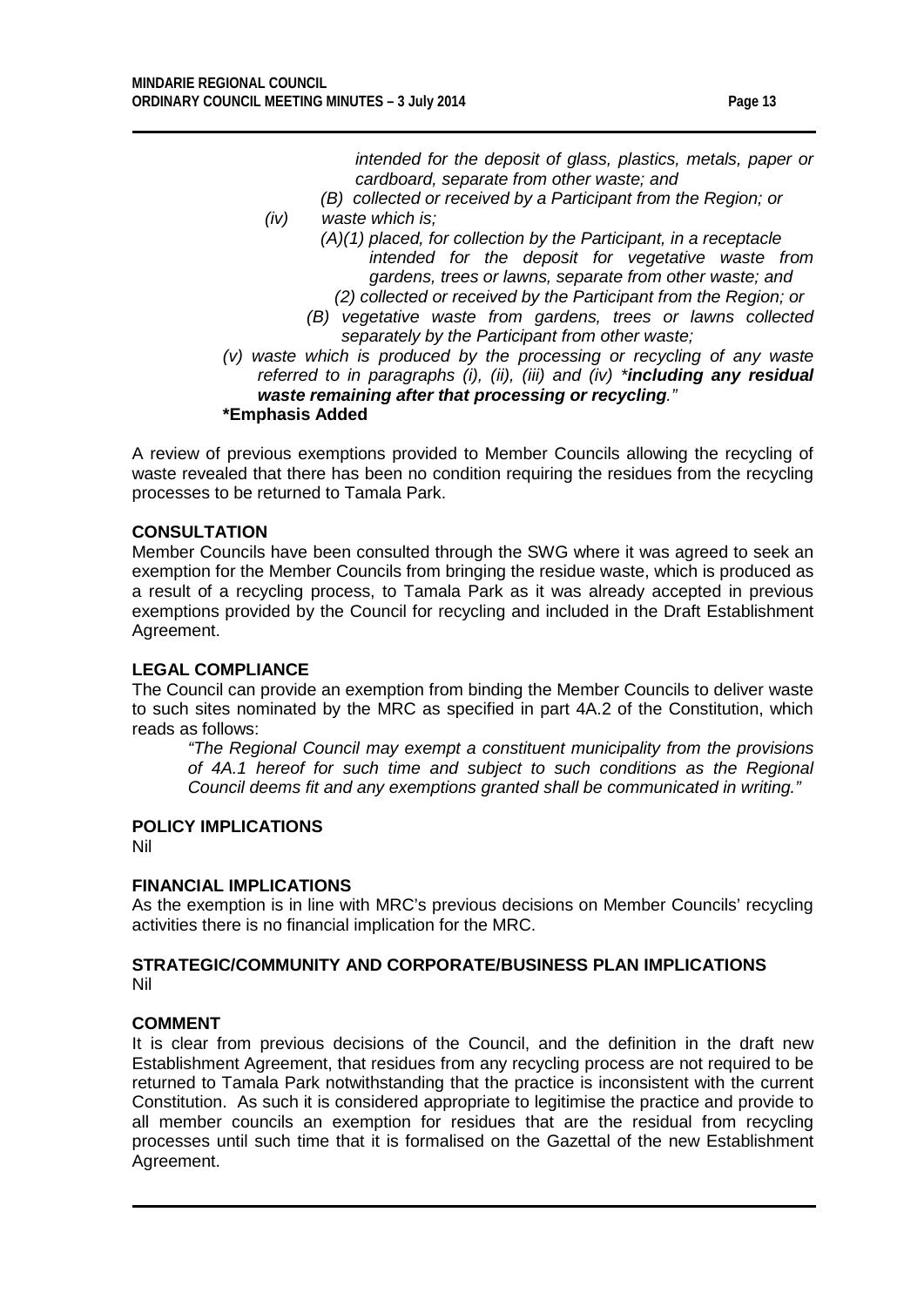# **VOTING REQUIREMENT**

Simple Majority

#### **RESPONSIBLE OFFICER RECOMMENDATION**

**That the Council:**

- **1. in accordance with part 4A.2 of its Constitution exempt Member Councils from bringing the residue waste, which is produced as a result of a recycling process, to Tamala Park.**
- **2. approve that the exemption detailed in (1) is to remain valid until the new Establishment Agreement has been Gazetted.**
- **3. The Member Councils be formally advised, in writing, of the exemption detailed in (1) above.**

**RESOLVED Cr Newton moved, Cr Boothman seconded That the recommendation be adopted.**

*CARRIED UNANIMOUSLY (11/0)*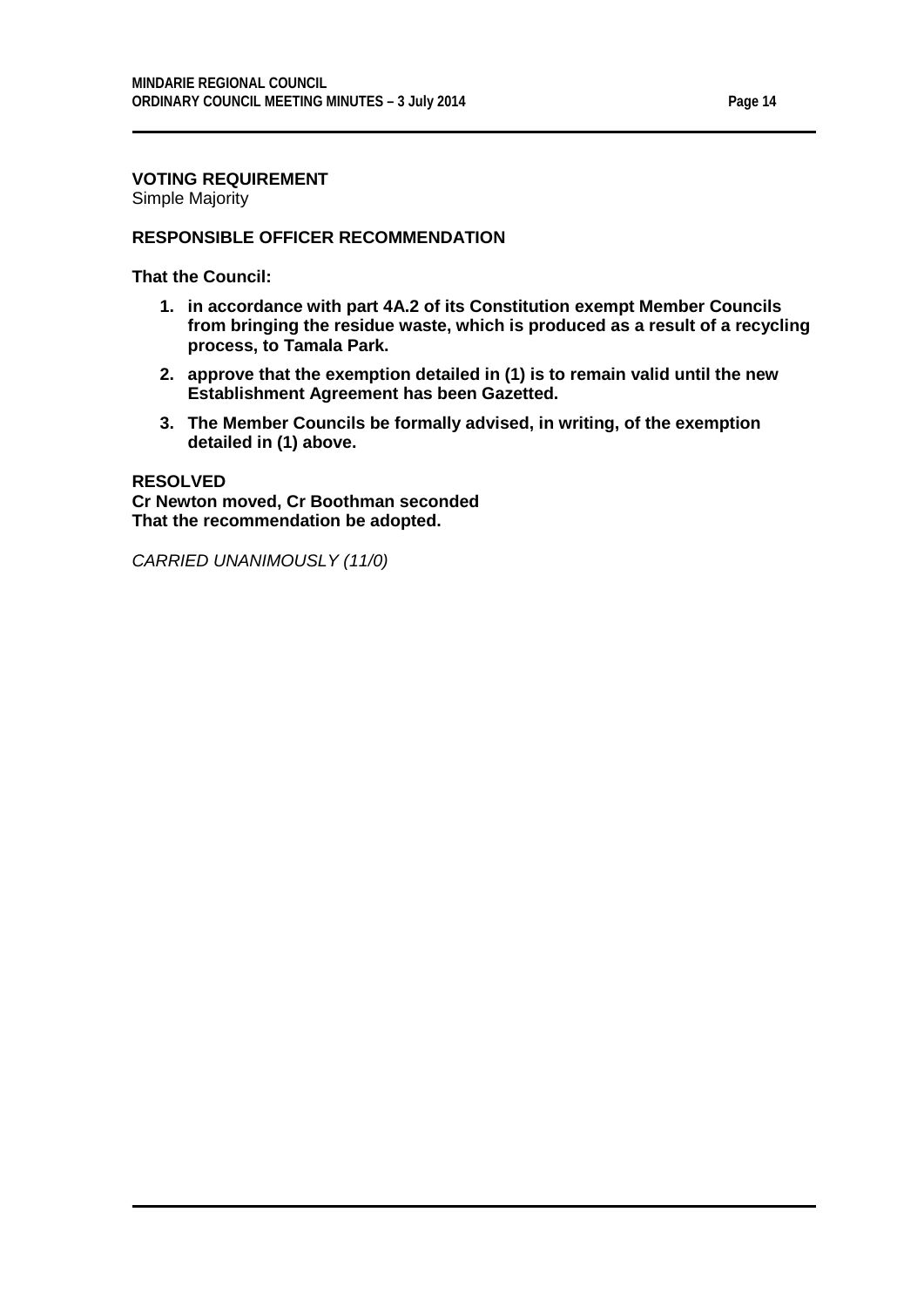#### <span id="page-14-0"></span>**12 MEMBERS INFORMATION BULLETIN – ISSUE NO. 17**

#### **RESPONSIBLE OFFICER RECOMMENDATION**

**That the Members Information Bulletin Issue No. 17 be received.**

#### **RESOLVED Cr Proud moved, Cr Hollywood seconded That the recommendation be adopted.**

*CARRIED UNANIMOUSLY (11/0)*

#### <span id="page-14-1"></span>**13 MOTIONS OF WHICH PREVIOUS NOTICE HAS BEEN GIVEN**

Nil

# <span id="page-14-2"></span>**14 URGENT BUSINESS**

Nil

# <span id="page-14-3"></span>**15 QUESTIONS BY MEMBERS OF WHICH DUE NOTICE HAS BEEN GIVEN**

Nil

# <span id="page-14-4"></span>**16 MATTERS FOR WHICH THE MEETING MAY BE CLOSED TO THE PUBLIC**

The Chairman requested that in accordance with Clause 7.9 of the Mindarie Regional Council Standing Orders Local Law 2010 and s5.23 of the Local Government Act 1995, Council proceed to meet "behind closed doors" to allow the Council to consider Confidential Item 16.1 of this agenda. This item is considered confidential as it may result in a contract being entered into.

# **RESOLVED**

# **Cr Stewart moved, Cr Proud seconded**

*CARRIED UNANIMOUSLY (11/0)*

The Chairman allowed representatives of the member councils' to remain in the Chamber during the discussion on this item. No public were in the Chamber at the time of closing the meeting.

The Chairman requested that the meeting be reopened to the public.

# **RESOLVED Cr Proud moved, Cr Hollywood seconded.**

*CARRIED UNANIMOUSLY (11/0)*

*The meetings was reopened at 6.05pm* No public entered the meeting after it was reopened.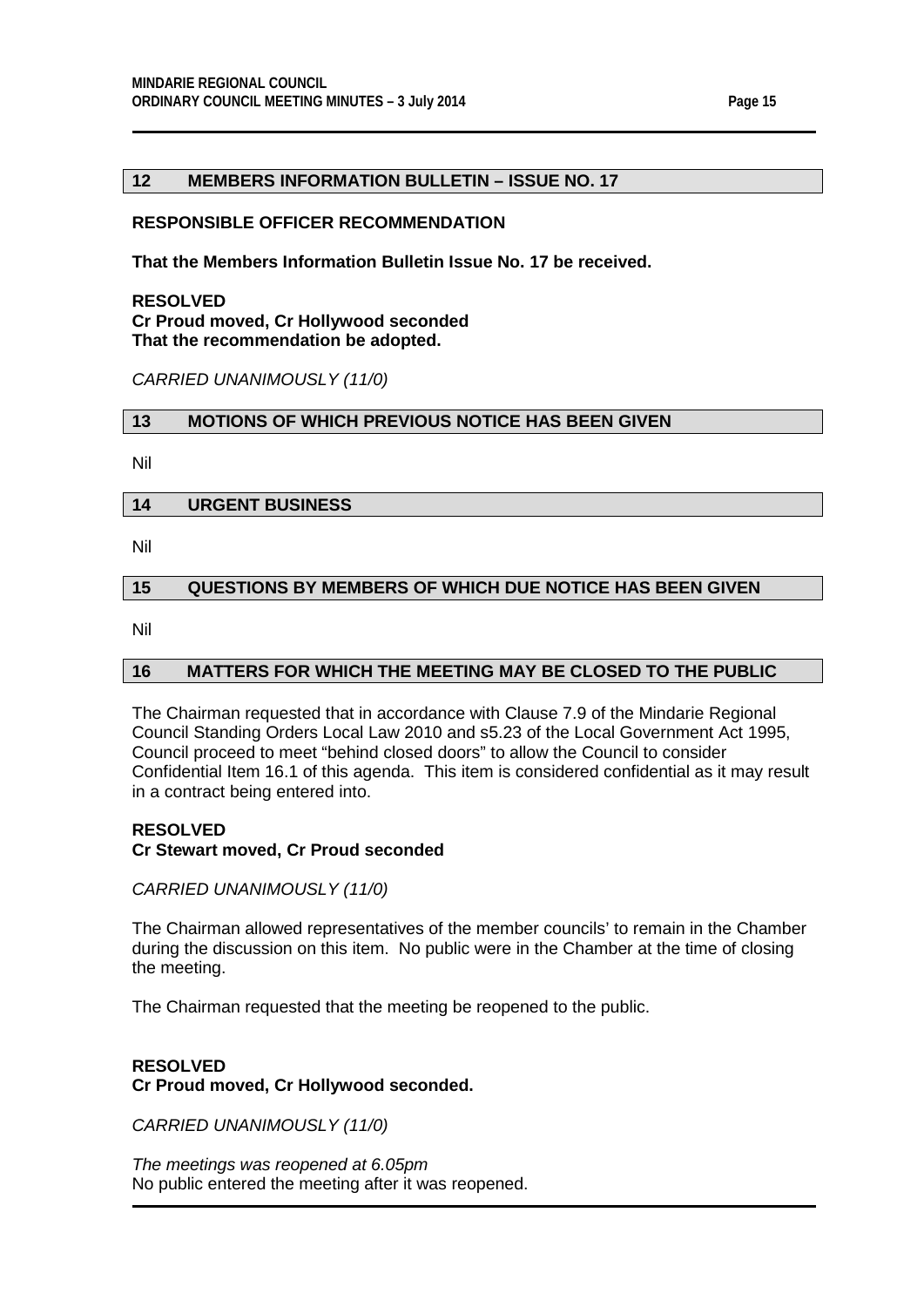<span id="page-15-0"></span>

| This report is Confidential in accordance with Section 5.23 (2) (c) of the |                                              |  |  |
|----------------------------------------------------------------------------|----------------------------------------------|--|--|
| Local Government Act 1995 as Council's decision may result in a            |                                              |  |  |
| contract being entered into.                                               |                                              |  |  |
| TENDER FOR DEVELOPMENT OF A CONCEPTUAL SITE<br>16.1                        |                                              |  |  |
|                                                                            | <b>MODEL AND THE PROVISION OF CONSULTING</b> |  |  |
|                                                                            | SERVICES TO ASSIST WITH THE MANAGEMENT OF    |  |  |
| <b>GROUNDWATER AND LANDFILL GAS</b>                                        |                                              |  |  |
| File No:                                                                   | <b>WST/201</b>                               |  |  |
| Appendix(s):                                                               | Nil                                          |  |  |
| Date:                                                                      | <b>19 June 2014</b>                          |  |  |
| <b>Responsible Officer:</b>                                                | <b>Environmental Supervisor</b>              |  |  |

# **RESPONSIBLE OFFICER RECOMMENDATION**

- **A That the Council:**
	- **1. Award Tender Number 13/123 – Development of a Conceptual Site Model and Provision of Consultant Services to GHD at an expected contract price of \$96,630 (excluding GST), based on their tendered price and rates.**
	- **2. Inform Coffey and Golder:**
		- **a) that their tender was unsuccessful; and**
		- **b) the name and value of the successful tenderer.**
	- **3. Inform SERS:**
		- **a) that their tender was non-conforming as it did not respond to the following essential criteria:**
			- **i. Part 5.A – Compliance Criteria – clause (b) and (c)**
				- **"Tenders are to provide their DER Contaminated Sites Audit Accreditation" - did not submit adequate information**
				- **"Do they comply with the specifications of the Tender" – did not submit adequate information**
			- **ii. Part 5.E– Tenders Price**
				- **Price Schedule - did not complete**
		- **b) of the outcome of the tender including the name and value of the successful tenderer**
	- **4. Inform Civil One:**
		- **a) that their tender was non-conforming as it did not respond to the following essential criteria:**
			- **i Part 5 - Selection Criteria – did not submit documentation**
			- **ii Part 5.A – Compliance Criteria – clause (b) and (c)**
				- **"Tenders are to provide their DER Contaminated Sites Audit Accreditation" - did not provide documentation**
				- **"Do they comply with the specifications of the Tender" – did not submit documentation**
		- **b) of the outcome of the tender including the name and value of the successful tenderer**